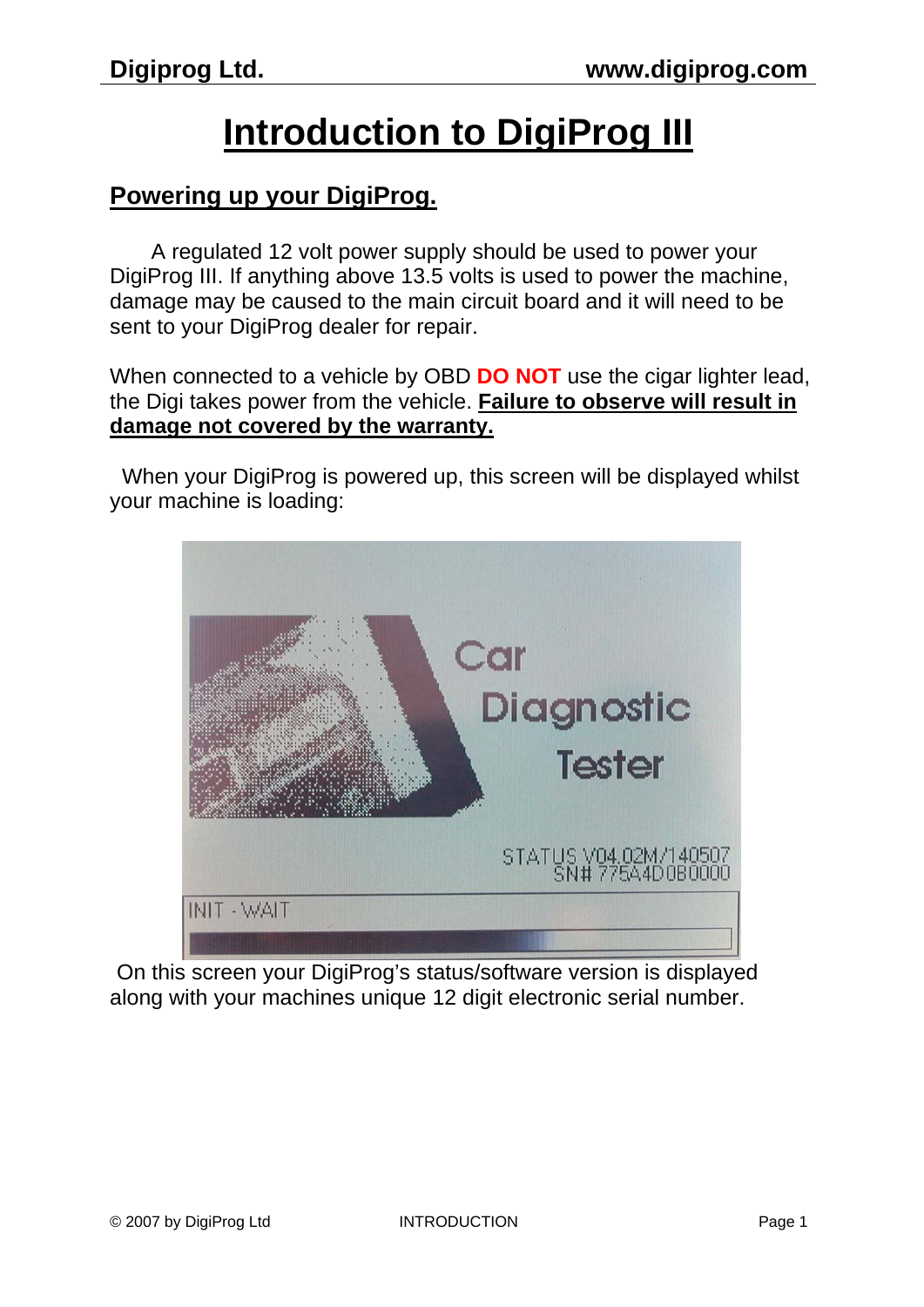When your DigiProg has finished loading an information screen will appear with a disclaimer regarding the use of the machine. When you are ready, press the check/tick button.

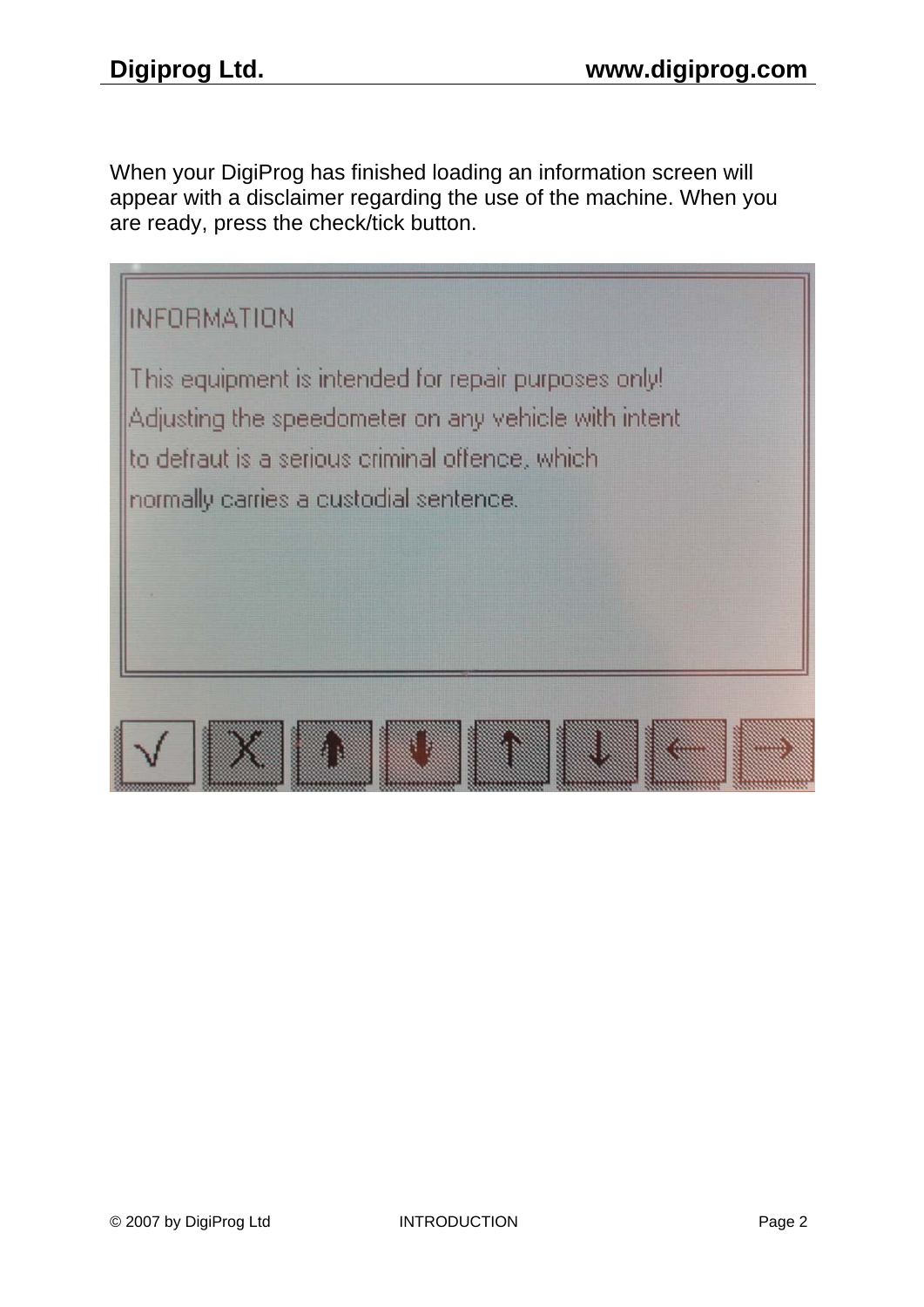The DigiProg will then ask for a password to be entered before the machine can be used. The default password is set to **1** but can be changed in the **SETUP** function see page 5.

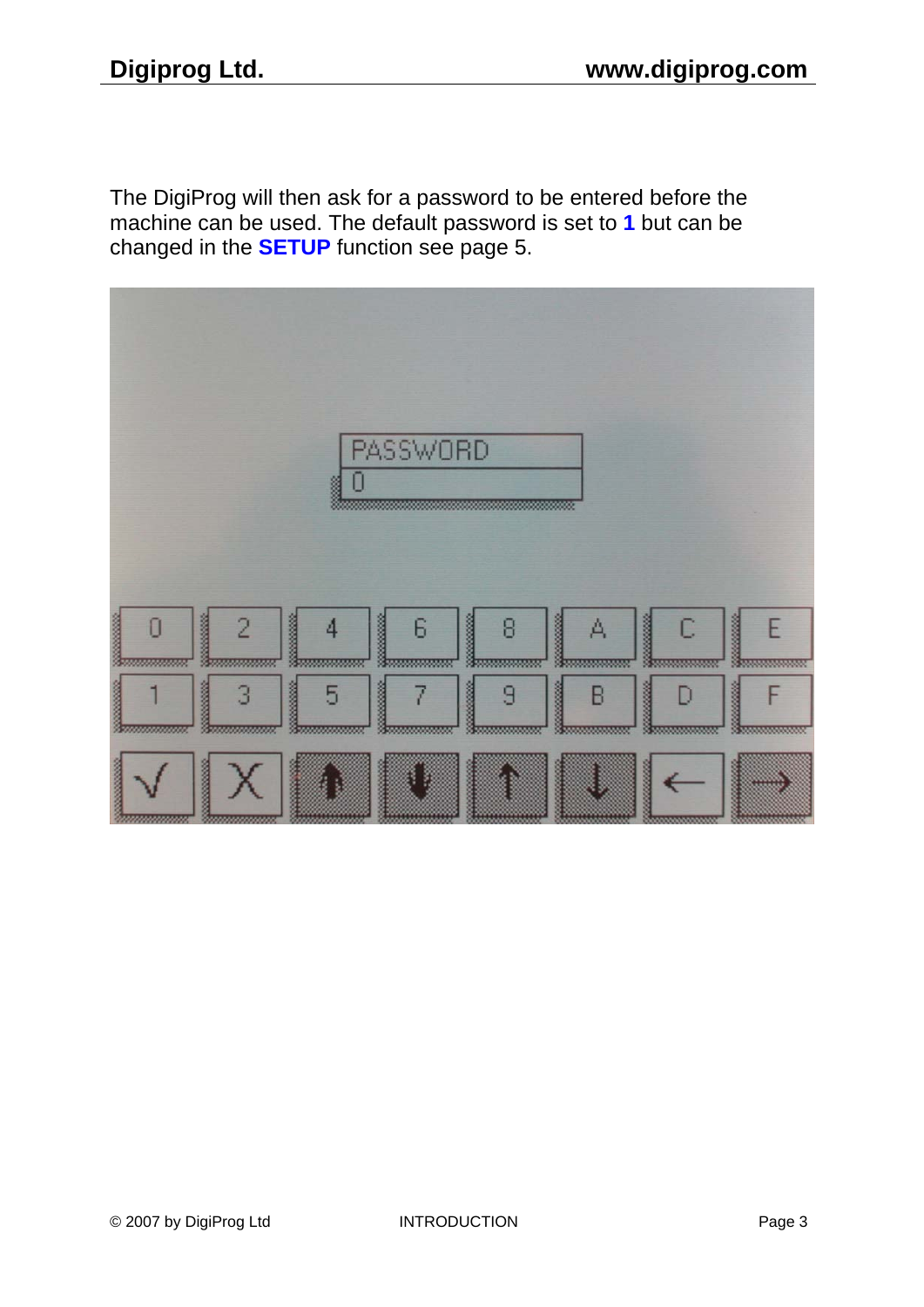# **Main menu screen**



### **1. EEPROM menu**

 **The first option on the main menu is the Eeprom menu. Reading, writing and saving Eeprom information is all done using this menu. A more detailed guide to using this menu follows later on in the introduction.** 

# **2. CAR/TRUCK menu**

 **This is the menu you will use for correcting and reprogramming vehicles. Manufacturers are set out in alphabetical order and models of vehicles are set out in a simple sub-menu format.**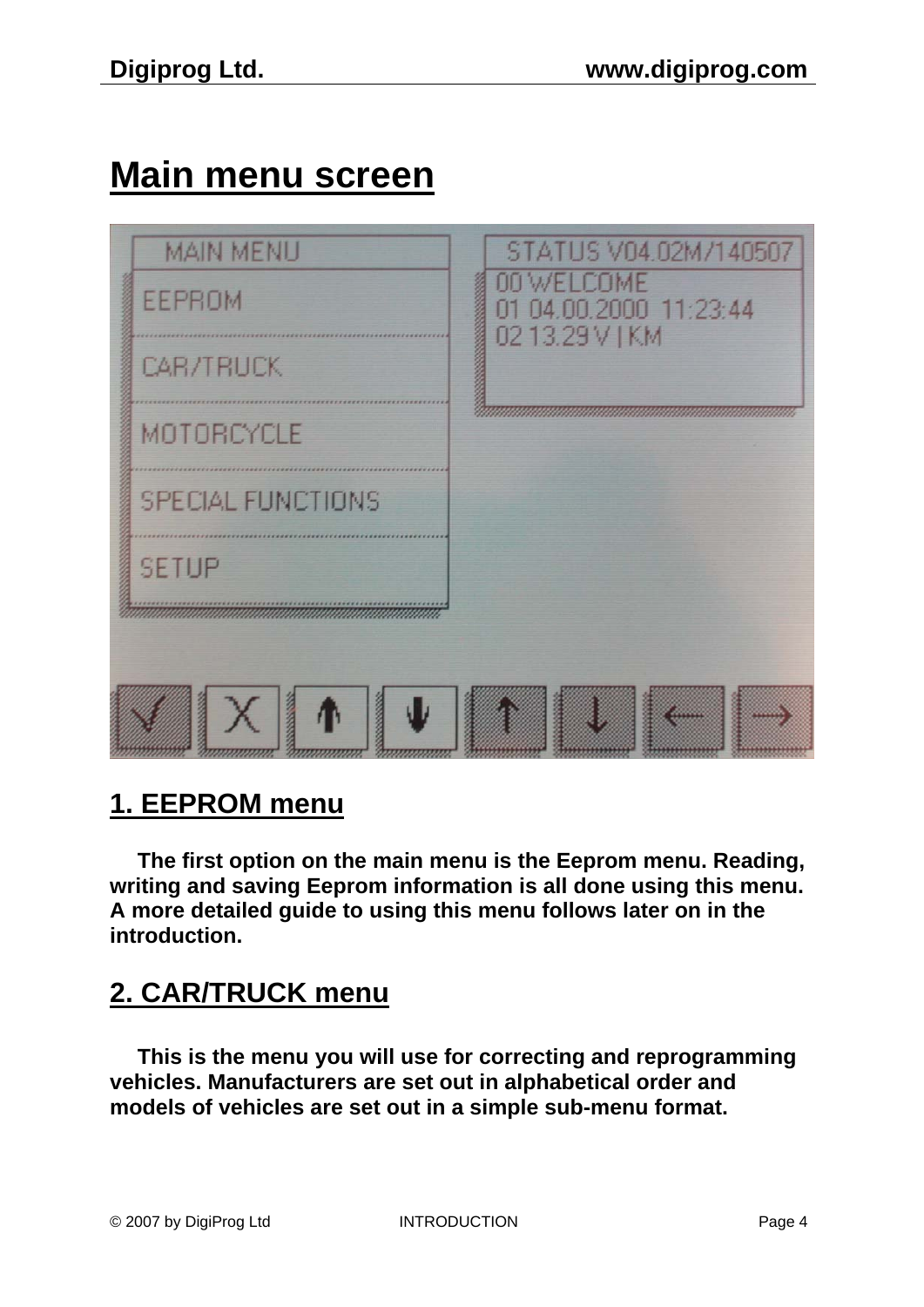## **3. Motorcycle Menu**

 **This menu is the same as the CAR/TRUCK menu but is used for reprogramming motorcycles.** 

# **4. Special Functions Menu**

 **The special functions menu is for use only by official DigiProg dealers.** 

#### **5. Setup Menu**

 **This menu is where settings on your DigiProg can be changed. Language, password, brightness, volume, and the time/date can all be set and changed in this menu. You can also change whether your machine is working in kilometres or miles.**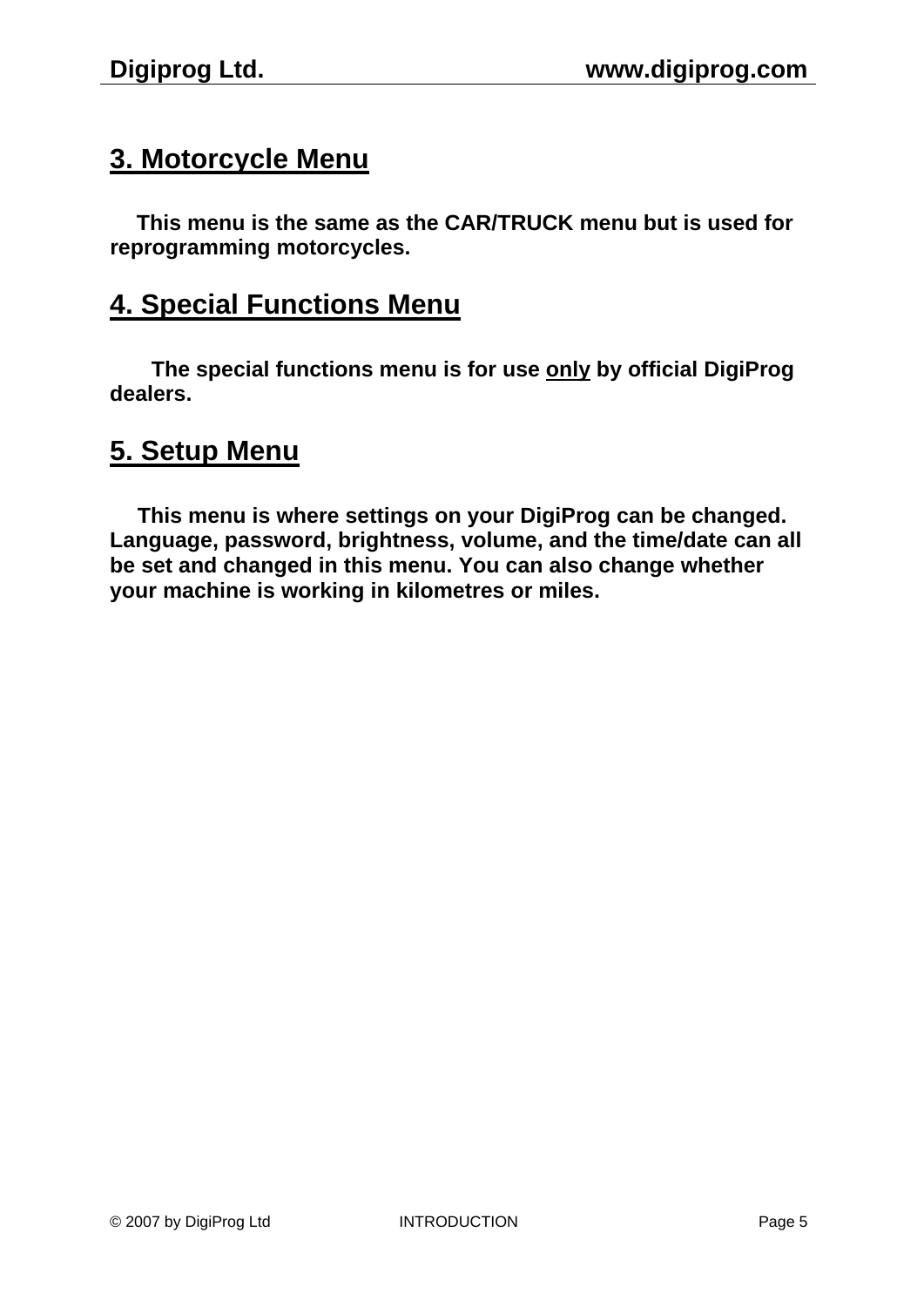## **Using the EEPROM menu.**

 **On some of the vehicles you will come across, an eight pin Eeprom chip will be used to store the vehicle data. These chips hold vital information from the vehicle such as ignition and immobiliser codes. Loss of this information could result in anything from minor faults, to major faults involving the vehicle not starting and having to be taken to the main dealer. This is why it is very important to read and save the original information from the Eeprom before programming, this way if any errors do occur you can always return to the point you started.** 



**The process of reading and saving this information is very simple. The Eeprom chip itself will have a mask number printed across the top of it, for example a widely used chip is a 93C46.** 

 **You can connect the chip to your DigiProg by using adaptor ST1 or ST4. Most chips are surface mount eeproms which will use ST1, but the larger DIL chips will use ST4.**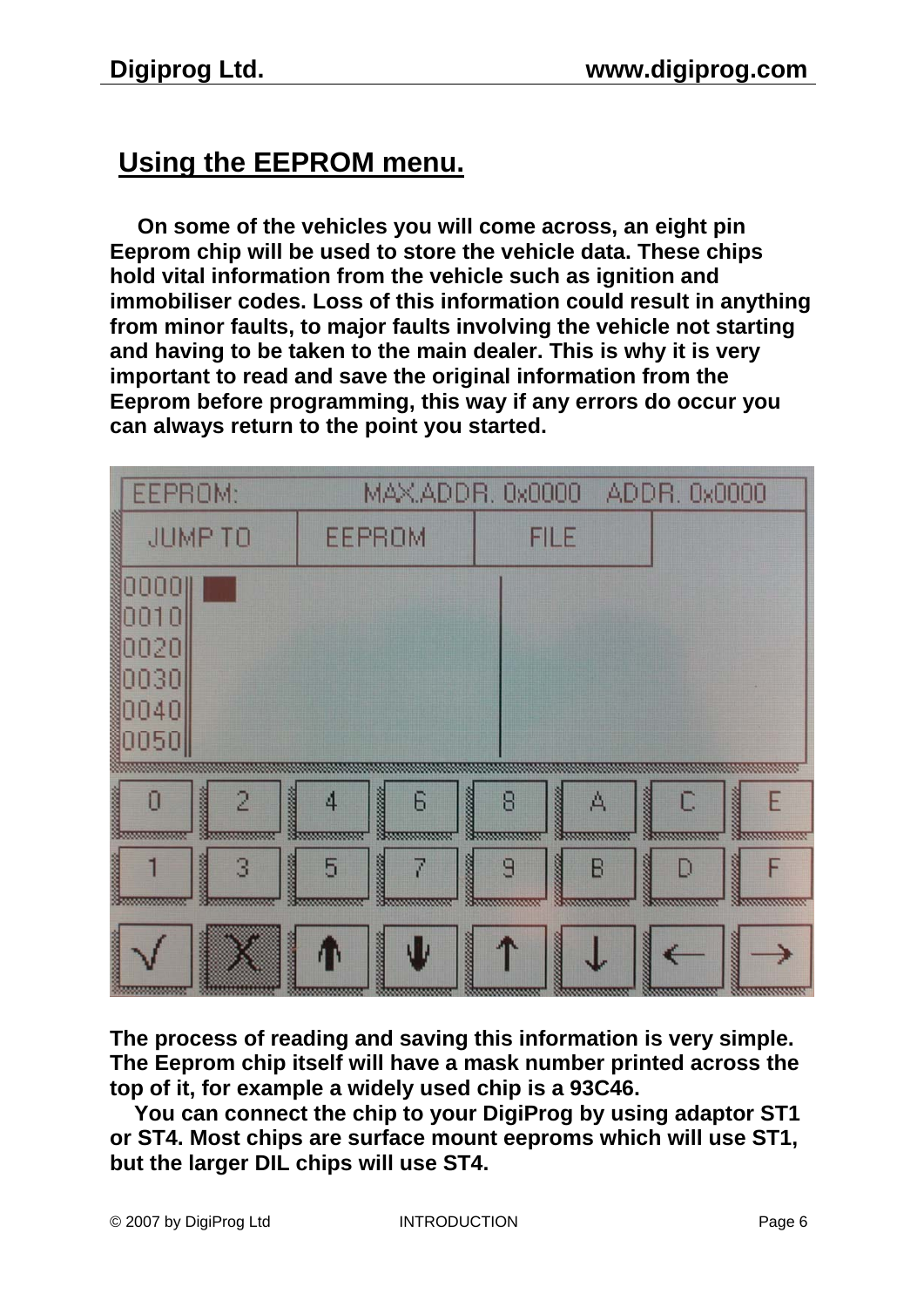**You must then tell your DigiProg which chip you are working on before you read it. To do this you must press the EEPROM button at the top of the screen. A sub-menu will now appear.** 



 **Select the SET TYPE button and choose 93C46. Your DigiProg is now set up to read a 93C46 chip. Press EEPROM again, this time selecting the READ button. Once the machine has finished reading the chip, the information will be displayed on the DigiProg screen, now press VERIFY this will ensure that the information on your screen agrees with the Eeprom**.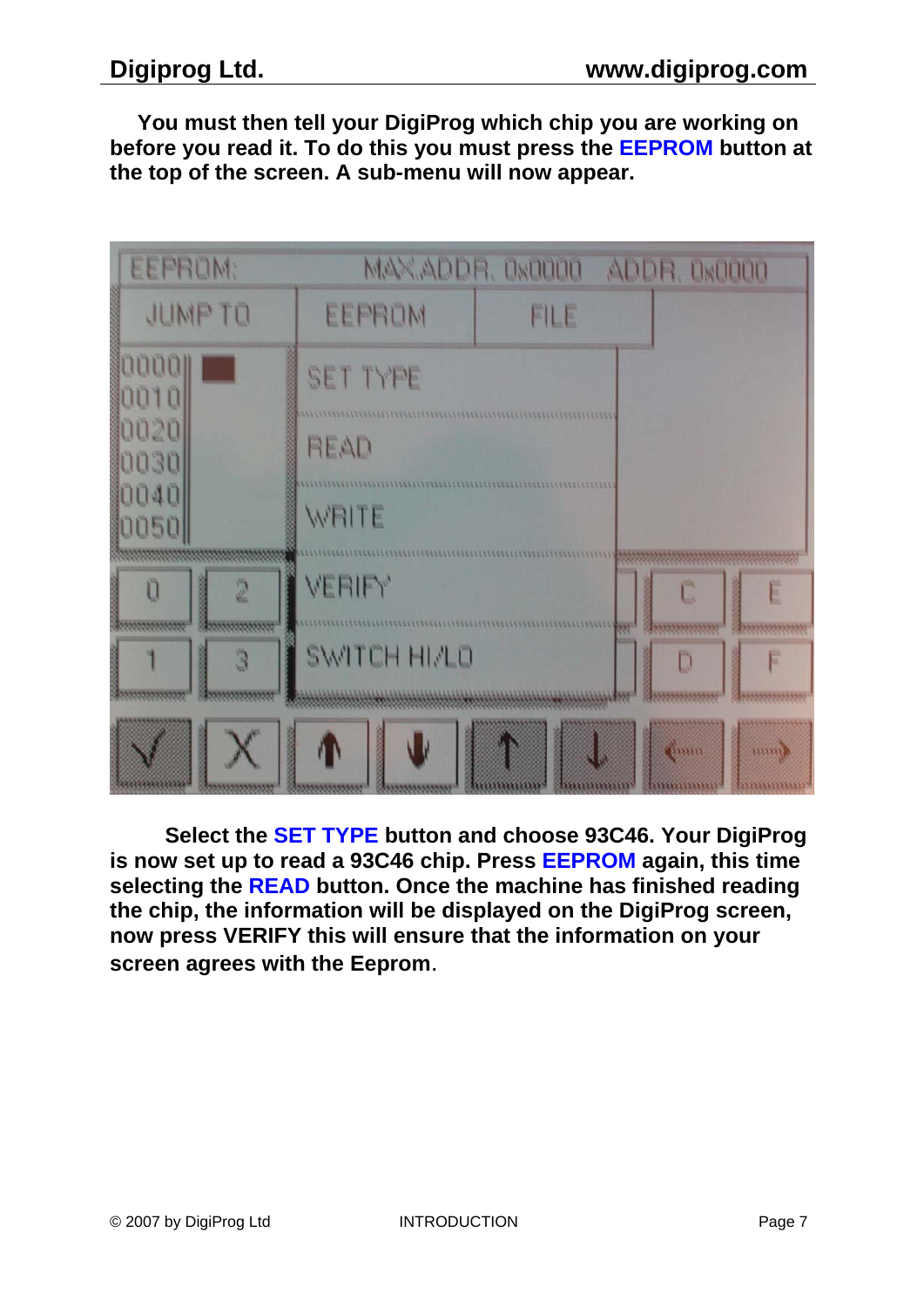

**Now you have the original data file from the vehicle you must save it to the DigiProg III.**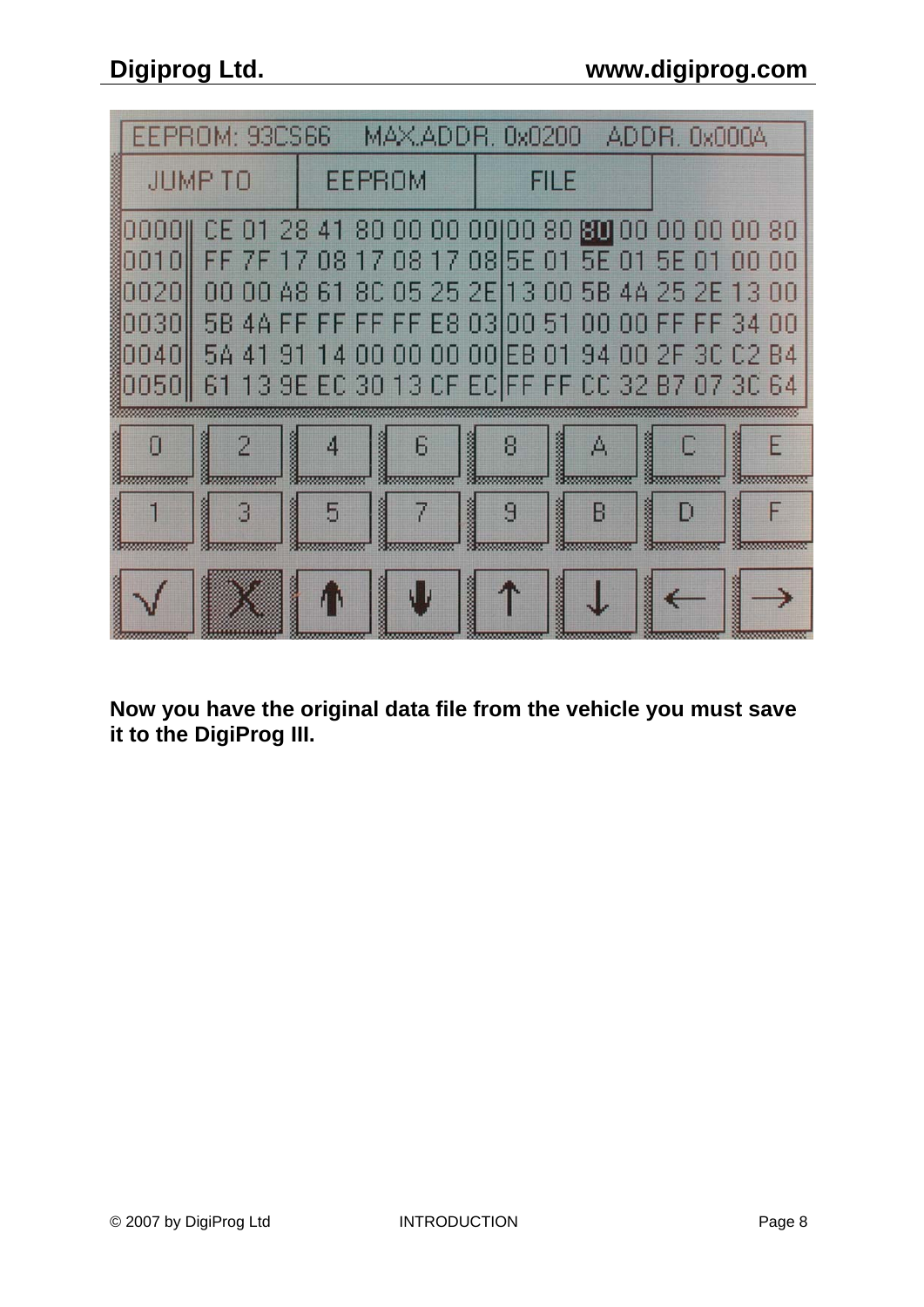

**Press the FILE button in the top right corner of your screen. Another sub-menu will appear. When you press the SAVE button the machine will now ask you to enter a file name for the information you are saving. Once a file name is entered your data is safe and the vehicle is now ready to be reprogrammed, you can only use 0 to 9 & A to F for file names but you can save them to your PC in Eetool which is supplied with your DigiProg as any name. I would suggest you create a folder in My Documents & call it Eetool Data Files, then create sub folders in the folder for example Audi, Alfa, Etc.** 

**Please if you are stuck use the help desks on ICQ 178 762 503 or MSN Digiprog, please read your instruction manual before using the help desk almost all help desk enquiries can be dealt with if you READ the manual.**